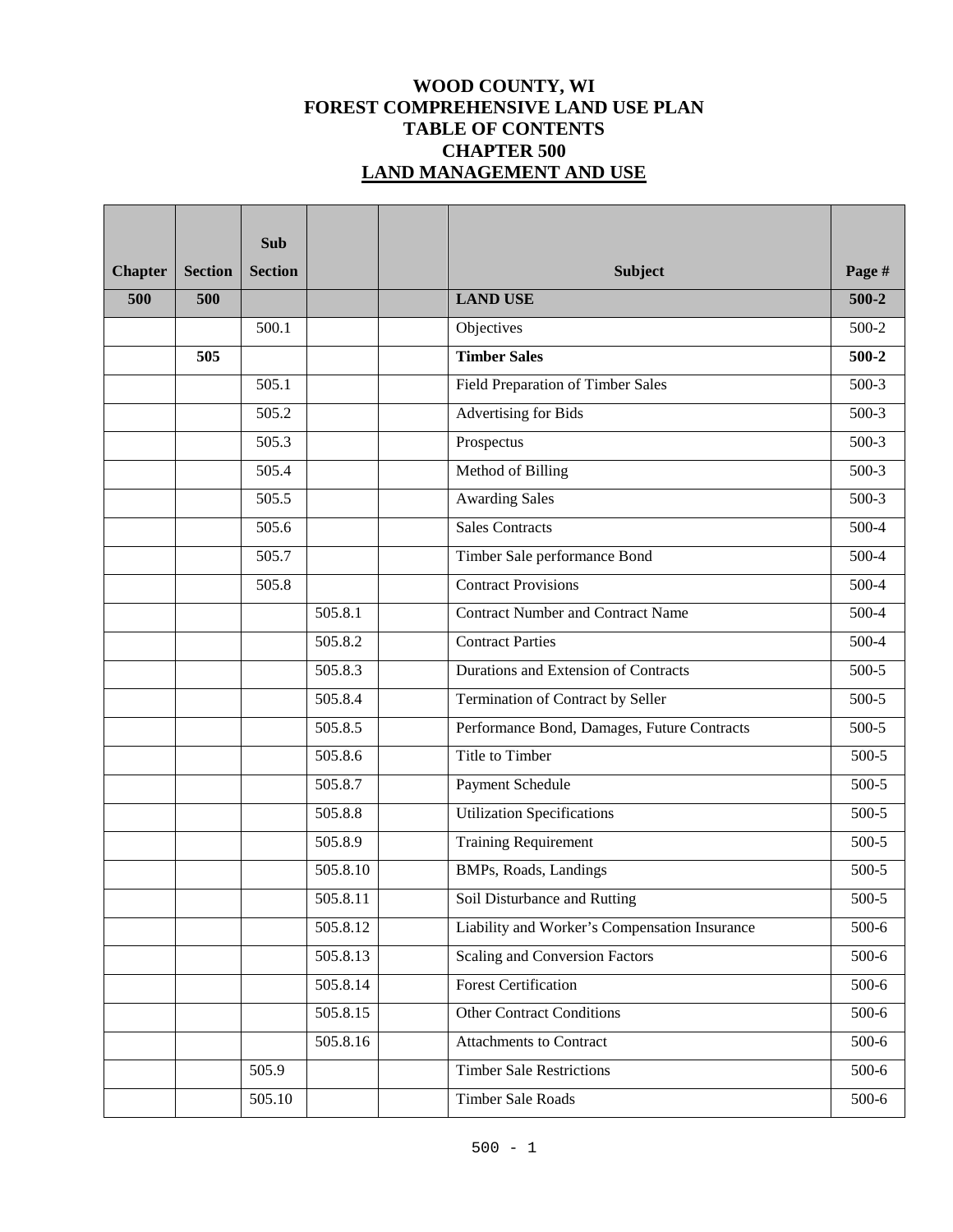|     | 505.11              |          | <b>Supervising Sales</b>               | 500-7      |
|-----|---------------------|----------|----------------------------------------|------------|
|     |                     | 505.11.1 | <b>Contract Violations</b>             | 500-7      |
|     | $\overline{505.12}$ |          | <b>Forest Products Accountability</b>  | $500-7$    |
|     |                     | 505.12.1 | <b>Scaling Merchantability</b>         | 500-7      |
|     |                     | 505.12.2 | <b>Utilization Standards</b>           | $500-8$    |
|     |                     | 505.12.3 | Methods of Accountability              | $500-8$    |
|     | 505.13              |          | <b>Special Forest Products Permits</b> | $500-8$    |
| 510 |                     |          | <b>Timber Theft</b>                    | 500-9      |
|     | 510.1               |          | Timber Theft Investigation             | 500-9      |
| 515 |                     |          | <b>Encroachments</b>                   | 500-9      |
| 520 |                     |          | <b>Special Uses</b>                    | 500-10     |
|     | 520.1               |          | Sand and Gravel                        | $500-10$   |
|     | 520.2               |          | Exploration, Prospecting & Mining      | 500-10     |
|     | 520.3               |          | Sanitary Landfill                      | $500-11$   |
|     | 520.4               |          | <b>Military Maneuvers</b>              | $500-11$   |
|     | 520.5               |          | <b>Public Utilities</b>                | $500 - 11$ |
|     | 520.6               |          | <b>Access to Private Lands</b>         | $500 - 11$ |
|     |                     | 520.6.1  | <b>Temporary Access</b>                | 500-12     |
|     |                     | 520.6.2  | <b>Access Agreements</b>               | 500-12     |
|     |                     | 520.6.3  | <b>Prescriptive Easements</b>          | 500-13     |
|     |                     | 520.6.4  | Other Types of Access                  | 500-13     |
|     | 520.7               |          | Private Utility Service Lines          | $500-13$   |
|     | 520.8               |          | <b>Communication Towers</b>            | $500-14$   |
|     | 520.9               |          | Other                                  | 500-14     |

#### **500 LAND USE**

#### **500.1 Objectives**

- 1. To identify policies and procedures employed to effectively manage, utilize and sustain the resources of the County Forest.
- 2. To identify regulated management activities, land uses and special resource areas.
- 3. To layout proper permits needed for certain activities on the County Forest

### **505 TIMBER SALES**

Regulated cutting of timber is essential to the goals and objectives of this plan. Timber harvesting will be conducted to achieve a sustainable harvest level. Harvest areas will be distributed in the forest to accommodate such needs as biodiversity, wildlife, aesthetics, watershed protection and other biological needs. WisFIRS will be used for planning all timber harvest activities on the County Forest. All sales will be established, administered and reported in accordance with the DNR Timber Sale Handbook (2461). All sales on the forest are to be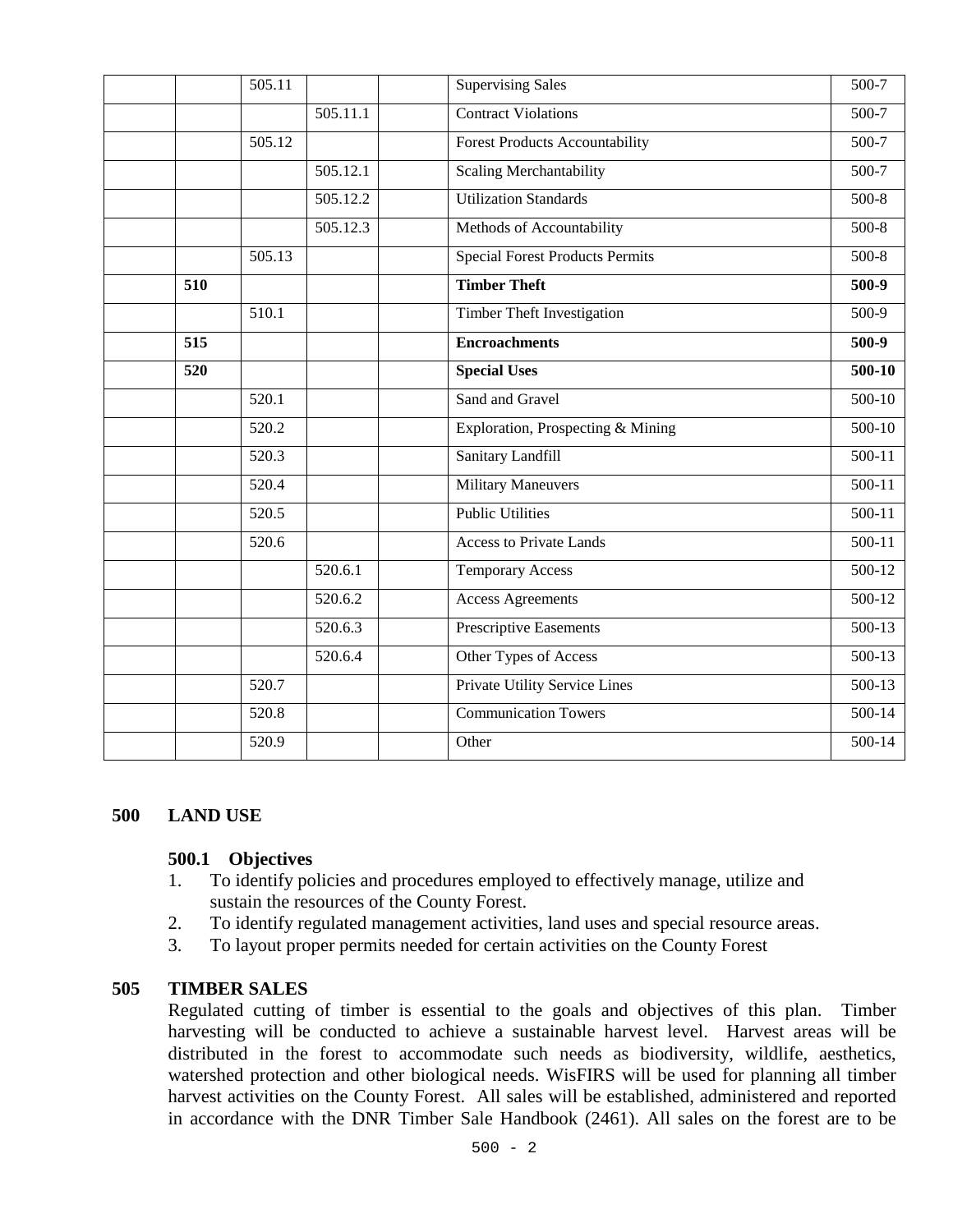advertised for public bidding, with the exception of small sales with an estimated value of \$3000 or less or sales that would qualify under a salvage provision (s. 28.11(6)(c), Wis. Stats.). These sales may be sold direct without advertising.

# **505.1 Field Preparation of Timber Sales**

The County and the DNR will cooperate to locate, designate and prepare harvest areas for sale. The Forest administrator and DNR liaison forester shall jointly be responsible to see that the fieldwork on sales is accomplished. Administrator and Liaison will also jointly be responsible for ensuring that all proper documentation for each timber sale is properly filled out and routed for signatures.

# **505.2 Advertising for Bids**

 After fieldwork is completed and necessary reports receive DNR approval, the administrator shall prepare a sale prospectus and make it available to interested loggers. Under s.28.11(6)(b) Wis. Stats, timber sale advertisements, at a minimum, will be by classified ad in a newspaper having general circulation in the county (e.g. Wisconsin Rapids Daily Tribune, Marshfield News Herald). Ads shall be run once each week for two consecutive weeks, the last being at least one week prior to the bid opening. A longer advance time will be given when feasible. Sealed bid sales will generally be offered in the spring and fall, or as needed.

# **505.3 Prospectus**

The following minimum information will be made available to prospective bidders:

- 1. Species to be harvested and estimated volume
- 2. Maps of sale areas
- 3. Special contract provisions
- 4. Procedures for bidding
- 5. Bid forms
- 6. Timber sales bond and advance stumpage schedule

# **505.4 Method of Bidding**

Bids will be reviewed at a meeting of the committee. A sealed envelope showing tract number and marked "sealed bid" shall be submitted on County Forest bid forms by the bidder for each tract bid on, and shall contain:

- (1) The bid price per unit of species product. The total value of the timber sale bid shall be indicated on both scaled and lump sum bids. The total bid value must meet or exceed the advertised sale minimum acceptable bid value, as documented in form 2460.
- (2) A minimum of 20% of the bid value of each tract must accompany the bid as a bid bond, payable to Wood County.

# **505.5 Awarding Sales**

- 1. The high bidder is normally awarded the sale contract; however, the committee reserves the right to reject any or all bids and accept the bid offer most advantageous to the county. Grounds for rejecting bids may include without limit:
	- A. Non-compliance with County Forest contract requirements.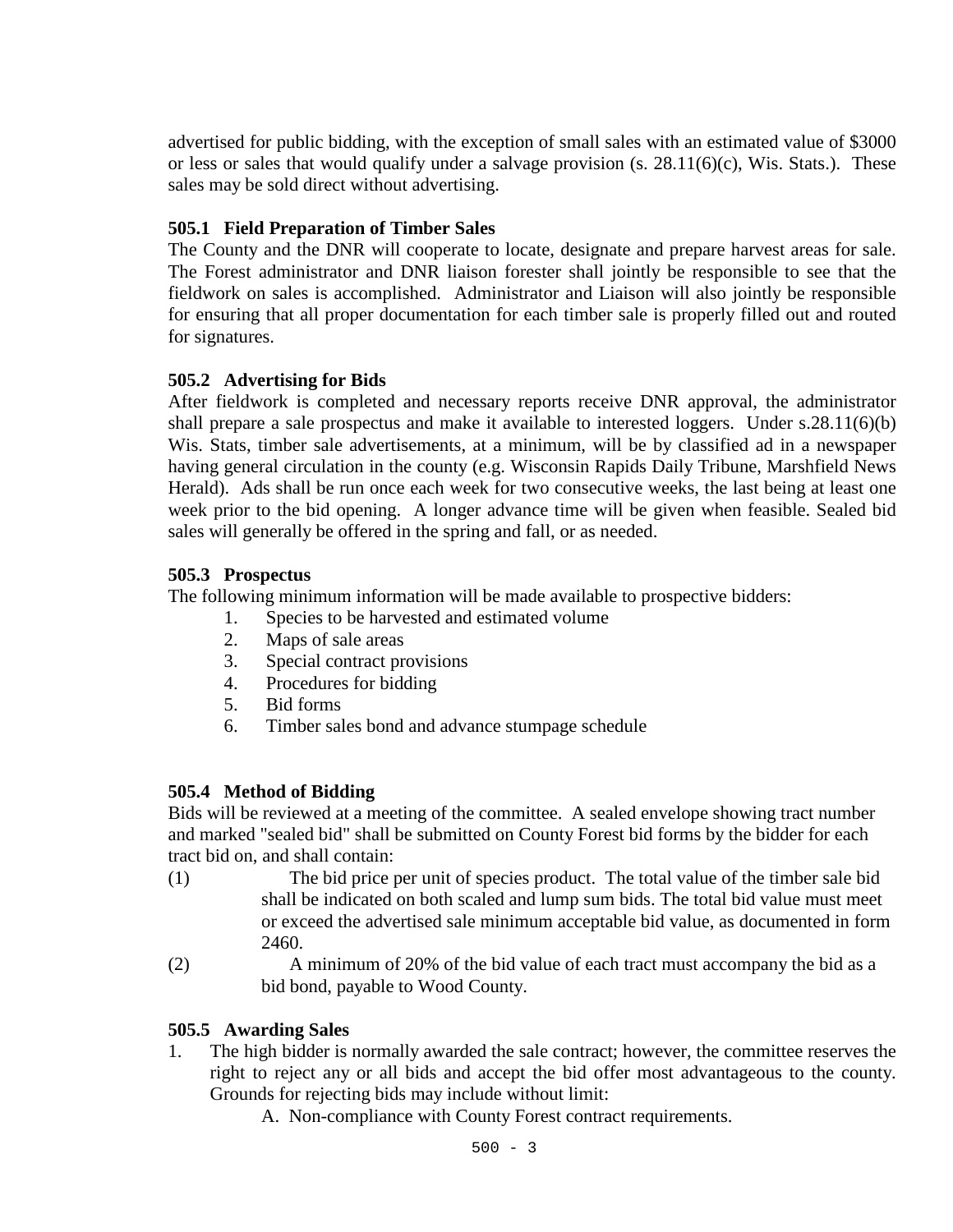- B. Delinquent financial obligations.
- C. Unsatisfactory past performances.
- D. Inability to demonstrate financial or professional capability. Evaluation criteria on timber sales will be price and documented ability to satisfactorily complete the contract. Factors to be assessed may include proposed equipment and operation, references, proof of financial stability, past performance and documented training completed. The award of contract to the successful bidder shall be based upon the bid determined most advantageous to the County.
- 2. Tie bids may be settled by toss of a coin if both parties are agreeable; otherwise, the bids on that tract will be rejected and the sale re-advertised.
- 3. Sales remaining unsold after being advertised for one bid opening may be rebid or sold direct. Direct sales may be sold at the minimum advertised value or appraised value, whichever is less. (See DNR [Timber Sale Handbook\)](https://dnr.wi.gov/topic/TimberSales/documents/2461.pdf).

### **505.6 Sale Contracts**

- 1. Contracts will be prepared with copies provided to the logger with the original filed in the administrator's office.
- 2. Contracts are to be signed by the successful bidder within 30 days following Committee approval of the sale with payment being made according to the county timber sale bond and/or advance stumpage payment schedule. Failure to sign the contract within 30 days may result in forfeiture of bid bond.

# **505.7 Timber Sale Performance Bond**

- 1. Surety bonds or an irrevocable letter of credit issued by a bank, which is a member of the Federal Reserve System or insured by the Federal Deposit Insurance Corporation, may be used in lieu of cash as a performance bond on sales. The letter of credit or surety bond must be in effect for 6 months beyond the contract length or until released by the County Forest Administrator. If the contract is extended beyond this time, the contractor must provide an extension to the letter of credit or surety bond for a period equal to the term of the contract extension, plus 6 months.
- 2. The bid bond may be transferred to the performance bond.

# **505.8 Contract Provisions**

All timber sale contracts will be on the form approved by the committee and all provisions therein shall apply. A copy of the timber sale map will be attached and become a part of the contract. A copy of the timber sale contract can be found in the appendix. The following items are essential contract provisions that should be covered in each contract.

# **505.8.1 Contract Number and Contract Name**

Every contract shall have a unique numerical number and depending on county policies/procedures shall have a unique name.

# **505.8.2 Contract Parties**

Contracts must have Name, Address, and other contact information of the Purchaser.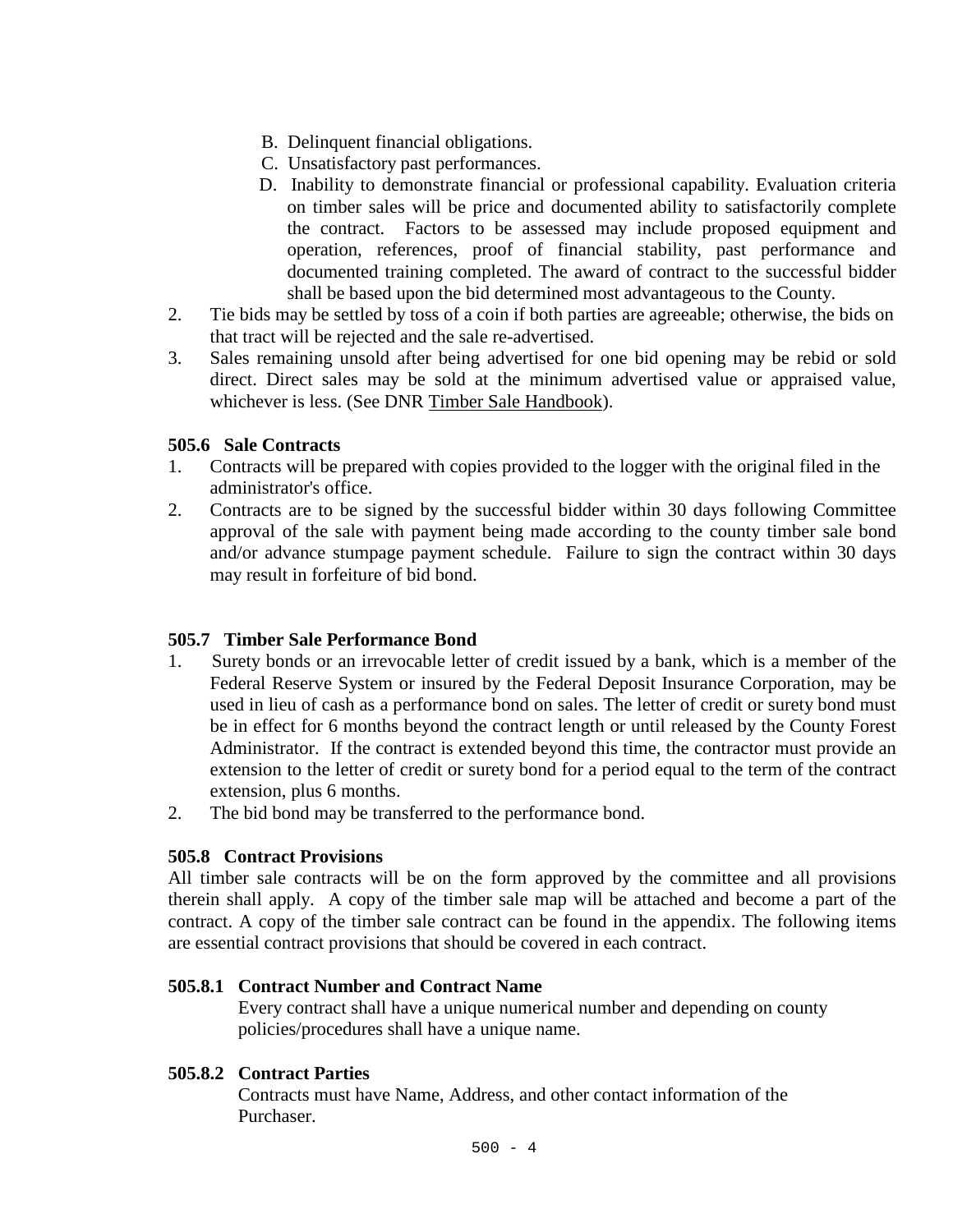### **505.8.3 Duration and Extension of Contracts**

- a) All contracts will be issued for not less than six months nor more than 3 years, unless otherwise stated on advertisement and/or contracts. Contracts will be dated to expire on the anniversary of the sale. Exceptions may be made in cases of extenuating circumstances.
- b) Contract extensions may be granted by the Committee. See the contract extension policy that is found at the end of the timber sale contract, which is located in the appendix.
- c) Special stumpage rate adjustments may be made according to the previously mentioned contract extension policy.
- d) If purchasers do not wish to have contracts renewed or extended the county may charge double stumpage for any timber left, cut or uncut, within the sale area. The contractor may request a contract release due to severe physical or financial disability. The committee shall determine whether or not a release shall be granted and may withhold all or a portion of the bond deposit for damages.

### **505.8.4 Termination of Contract by Seller:**

See Timber Sale Contract in the Appendix.

**505.8.5 Performance Bond, Damages, Future Contracts:** See the Timber Sale Contract in the Appendix.

### **505.8.6 Title to Timber:**

See the Timber Sale Contract in the Appendix.

#### **505.8.7 Payment Schedule:**

See the Timber Sale Contract in the Appendix.

#### **505.8.8 Utilization Specifications:**

See the Timber Sale Contract in the Appendix. Certain contracts may have additional special products and specifications on a case-by-case basis, and will be listed in those particular contracts.

#### **505.8.9 Training Requirement**

Logging contractor and sale operators are to be compliant with the Wisconsin SFI Training Standard as adopted by the Wisconsin SFI Implementation Committee. Valid documentation of compliance with the Forest Industry Safety and Training Alliance training standards must be on file with the County before cutting operations begin and during all operations. See Timber Sale Contract in the Appendix.

#### **505.8.10 BMPs, Roads, Landings:**

See the Timber Sale Contract in the Appendix.

#### **505.8.11 Soil Disturbance and Rutting:**

As a requirement of certification, all contracts must have a rutting policy in the contract. See the Timber Sale Contract in the Appendix.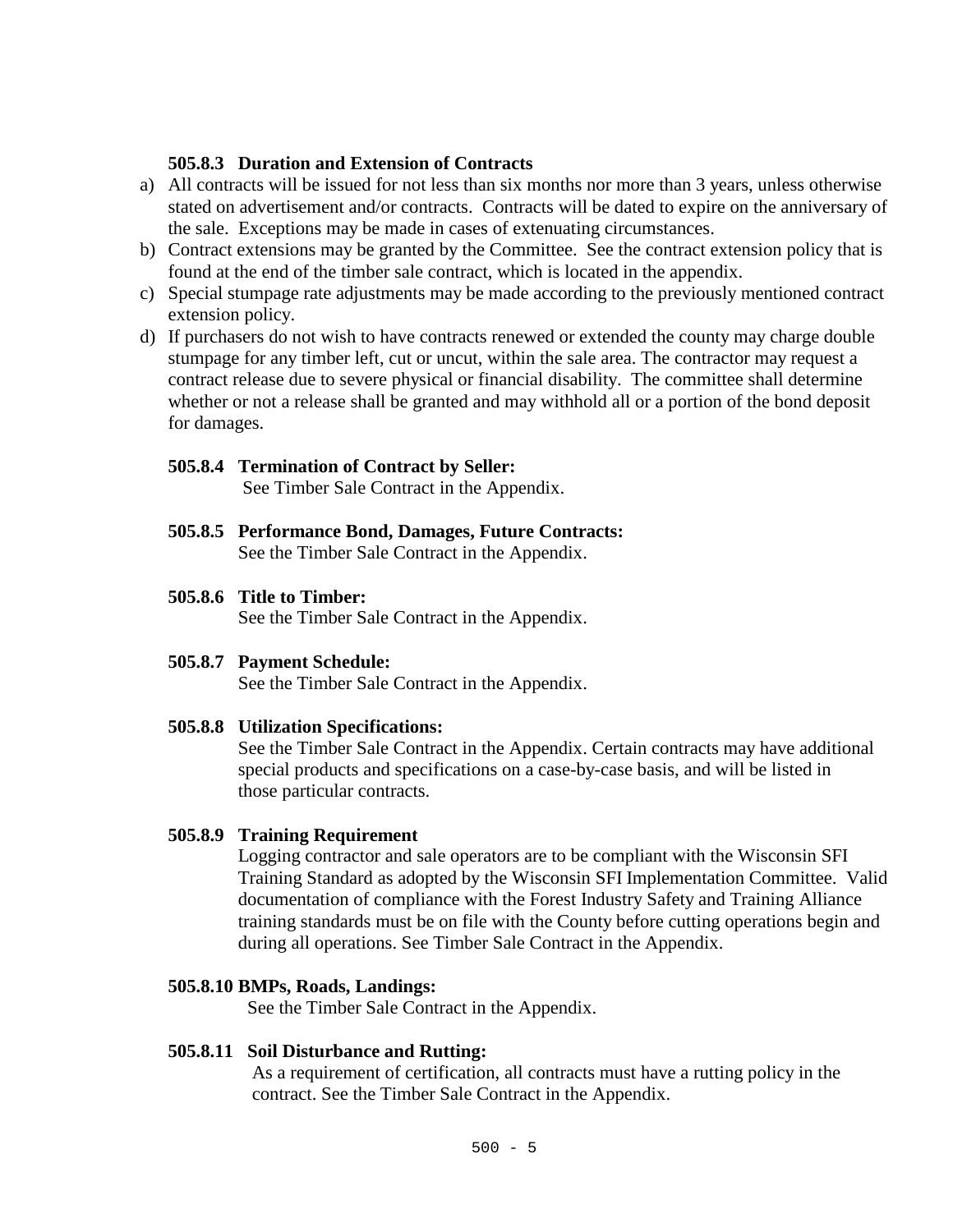### **505.8.12 Liability and Workers Compensation Insurance:**

See the Timber Sale Contract in the Appendix.

#### **505.8.13 Scaling and Conversion Factors:**

See the Timber Sale Contract in the Appendix.

### **505.8.14 Forest Certification:**

 Wood County will comply with all current forest certification requirements as related to timber sale contract and other sale documentation. See Chapter 100 and Timber Sale Contract in the Appendix.

### **505.8.15 Other Contract Conditions:**

See Timber Sale Contract in the Appendix for the following:

- *A. Waste*
- *B. Stump heights*
- *C. Zone/Unit completion*
- *D. Slash requirements*
- *E. Cleanup of sale area*
- *F. Forest fire prevention*
- *G. Survey monument restriction*
- *H. Indemnification*
- *I. Independent contractor*
- *J. Assignment (sub-contracting)*
- *K. Right of inspection by seller*
- *L. Applicable law*
- *M. Other conditions*

#### **505.8.16 Attachments to Contract:**

 A Timber Sale Map and associated cutting specifications will be attached and made part of each Timber Sale Contract.

#### **505.9 Timber Sale Restrictions**

- 1. To minimize resource damage, the types of logging equipment, methods, and times of operation used on sale areas may be restricted by the county.
- 2. Special restrictions may be required in accordance with county aesthetic policy, if applicable.
- 3. Seasonal restrictions may be applied to protect roads, minimize recreation use conflicts, benefit wildlife management, avoid endangered resources concerns, minimize insect and disease problems, or to assist in fire protection.

### **505.10 Timber Sale Roads**

1. The contractor will be responsible for securing legal access to sale areas across private or other non-county ownership.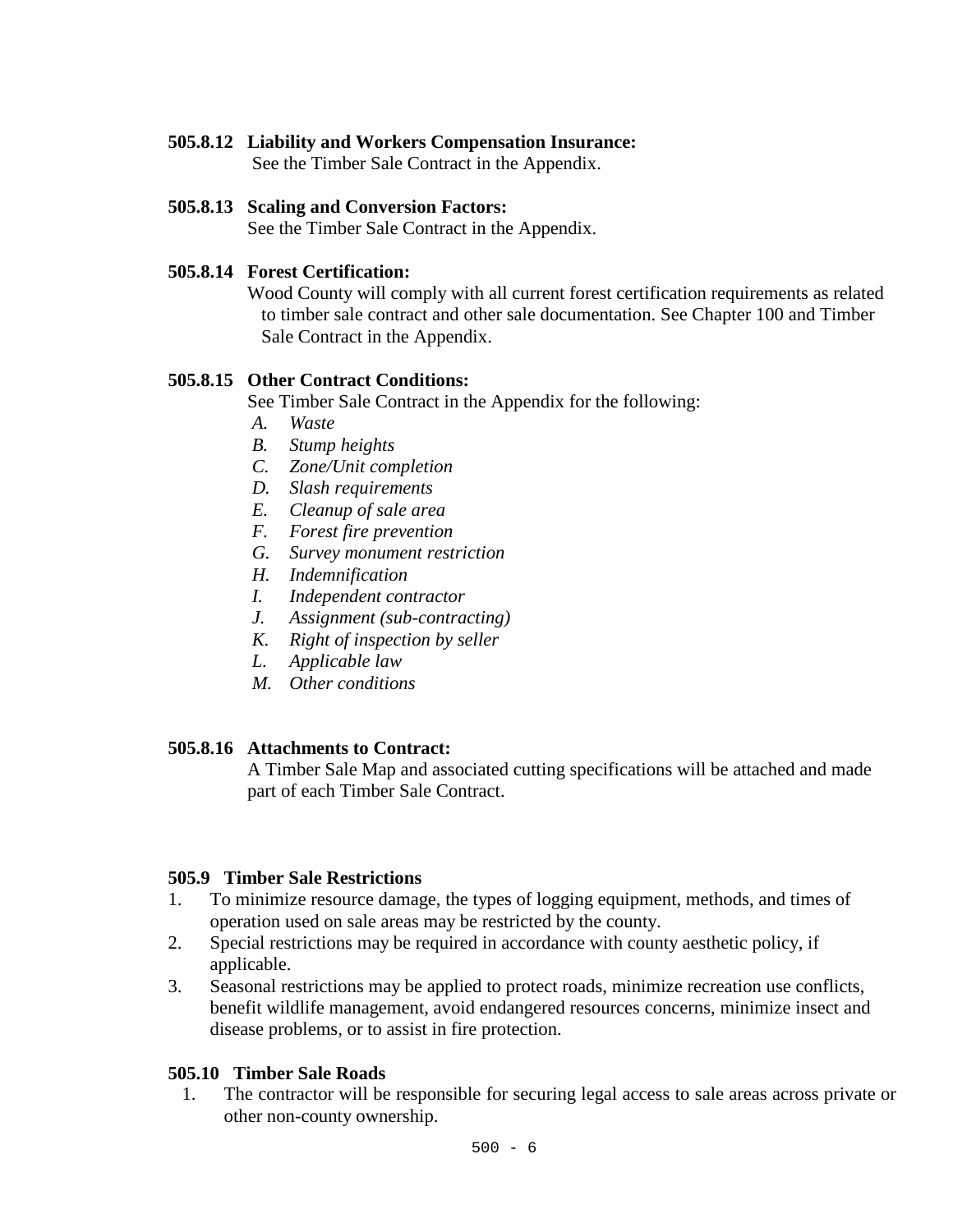- 2. The contractor will be responsible for securing permission to conduct logging activities within town, county or state road rights-of-way (e.g. decking, skidding)
- 3. Forestry personnel will approve the layout of all roads and make other necessary special provisions within the sale contract.
- 4. Skidding, decking, or other logging activity is not allowed on County Forest roads or ditches unless approved by the County Forest Administrator. These areas will be kept free from logging debris. County Forest access roads will be maintained by the logger and be left in good as original condition at the close of the sale. County personnel to ensure minimal resource damage will inspect roads.
- 5. A timber sale purchaser may request permission to gate a timber sale access road. The administrator may grant a gate permit to prohibit only motorized traffic.

# **505.11 Supervising Sales**

 County and / or DNR Forestry personnel, as requested, with corresponding notations in the sales record will perform Sale inspections periodically.

# **505.11.1 Contract Violations**

Field enforcement of timber sale contracts will be the responsibility of the administrator employing the following procedure:

- (a) The administrator, or designee, will attempt to resolve inadvertent or minor violations by verbal contact with the contractor.
- (b) The administrator, or designee, may immediately suspend logging operations when a serious or emergency situation arises.
- (c) The suspension will be followed by written notice to the contractor, stating the nature of the violation and informing them of committee action taken or pending.
- (d) The Committee, in consultation with legal counsel, may consider, but is not limited to the following remedies:
	- (1) Charge double stumpage
	- (2) Charge for actual damages
	- (3) Suspend contract
	- (4) Retain all deposits
	- (5) Foreclose on cut forest products on sale
	- (6) Refer to District Attorney for prosecution
	- (7) Seek civil damages in addition to the performance bond.
- (e) Suspension of operation will remain in effect until receipt of written notice from the county.
- (f) Failure of the contractor to comply with the committee decision may result in the contractor becoming a non-qualifying and ineligible bidder in the future. At the committee's discretion, the contractor may be banned from future purchase of county timber sales for a period to be determined by the Committee on a case-bycase basis. All deposits may be retained and forest products on sale areas may be seized and sold by the county.

# **505.12 Forest Products Accountability**

505.12.1Scaling Merchantability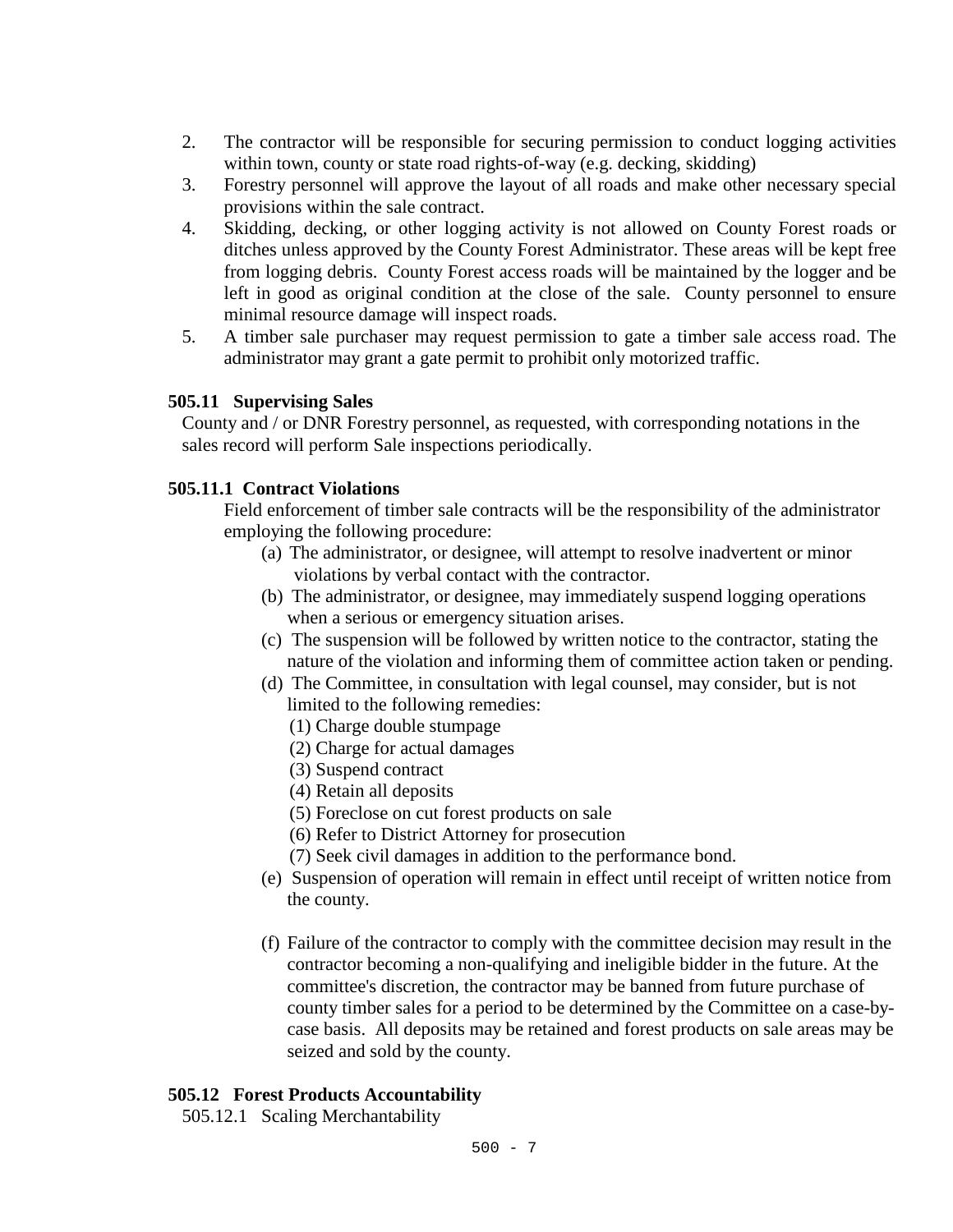(1) Sawlogs will be scaled by the Scribner Decimal C. log rule. A log is defined

as:

- 9" diameter or larger inside bark  $(d.i.b.)$  at 8' in length (plus trim) for softwood.
- 11" diameter or larger inside bark (d.i.b.) small end at 8' in length for hardwood.
- Minimum net scale of 50% of the gross scale of the log.
- (2) The standard unit of measure for cordwood is measuring 4' x 4' x 8'of unpeeled wood. Peeled wood will be converted to the standard cord by adding 12.5% for sap-peeled and adding 25% for machine-peeled wood to the gross volume measured. A pulpwood tree contains at least one (1) 8' stick, to a minimum top diameter as defined in the contract.
- (3) The DNR [Timber Sale Handbook](https://dnr.wi.gov/topic/TimberSales/documents/2461.pdf) will be used as a guide in determining the conversion rates for posts, poles, bolts, chips, weight- scaled wood or other types of forest products.

### **505.12.2 Utilization Standards**

Utilization standards will be specified on individual contracts to provide maximum utilization of all merchantable timber and will be based on the scaling standards noted above.

### **505.12.3 Methods of Accountability**

 Wood harvested from the sale area must be accounted for and payment made in accordance with existing policy and procedure.

One or more of the following may be used on an individual sale:

- (1) The ticket system utilizes serialized three-part tickets. Advance payment for tickets is generally not required. See contract (in appendix) for exceptions under "Mill Scale Ticket System". One ticket must accompany each load of wood to the mill. Mill scale will be accepted for volume determination.
- (2) Wood may also be scaled on the landing. This method is generally used for sawlogs and may be used for pulpwood. Payment for wood products scaled is normally due within 14 days of billing.
- (3) Lump sum sales may be utilized and divided into cutting units when practical. Payment for a cutting unit must be received in full before any cutting begins in that unit.

# **505.13 Special Forest Product Permits**

- (1) A written permit for making fuelwood for personal use must be purchased for areas designated under the permit. Designated firewood cutting areas are periodically developed and/or closed. Current maps and cutting directions are available in the Park and Forestry Department. See Appendix for Sample Firewood Cutting Permit.
- (2) Written permits may be issued for other special forest products for community or personal use, on a case-by-case basis, with fees established by the committee or the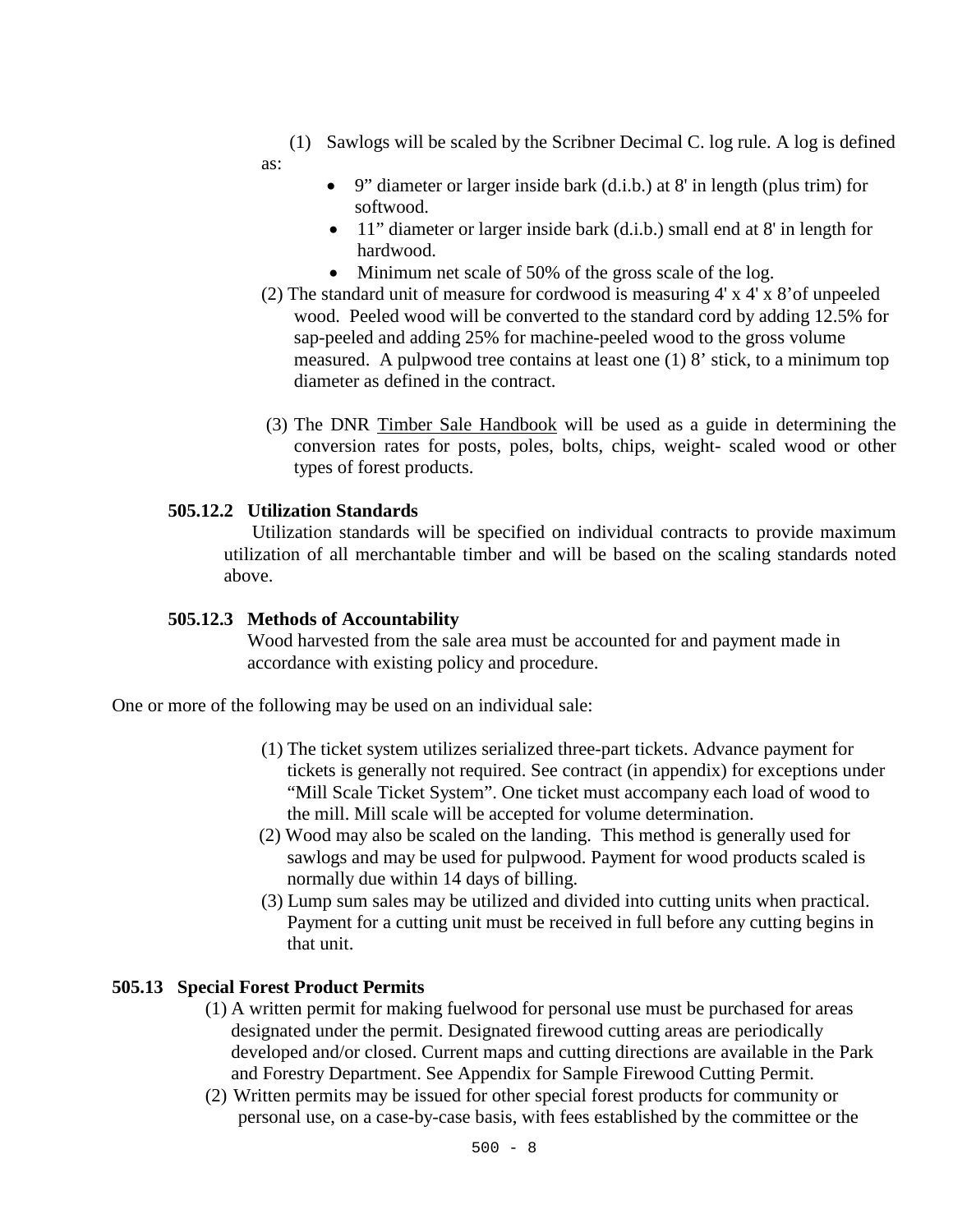Forest Administrator.

### **510 TIMBER THEFT**

All cases of alleged timber theft on the county forest shall be investigated and resolved promptly. An allegation of theft by cutting and /or removing timber from the county forest does not alleviate the county from payment under s. 28.11 (9) Wis. Stats. The county will collect damages pursuant to s. 26.05 Wis. Stats. In addition, may pursue criminal charges under s. 943.20 Wis. Stats. And/or seek civil damages.

### **510.1 Timber Theft Investigation**

The following procedure should be used in all cases of alleged timber theft:

- 1. Determination of Theft
	- A. Gathering facts The County, through its sheriff's department and along with assistance of the DNR liaison, rangers and wardens, will ascertain the facts pertinent to the alleged theft, including determination of the damages to the county. Legal counsel representing the county should be involved in all aspects of investigation. Property involved in the alleged theft may be seized pursuant to s. 26.064 Wis. Stats. for use as evidence.
	- B. Boundary determination If property boundaries are involved, the county shall conduct a legal survey of the boundary in question.

### **515 ENCROACHMENTS**

The county will actively investigate all suspected cases of encroachments on the County Forest. To insure the integrity and continuity of the County Forest land, all cases will be dealt with promptly and in a consistent manner. The following procedures will be used in all cases of suspected encroachments:

- (1) The county will establish property boundaries; if necessary, a legal survey will be conducted.
- (2) The county will gather all facts.
- (3) The Committee, in consultation with the forest administrator, county legal counsel, and the DNR, will make a decision as to the disposition of the case.
	- (a) All above ground encroachments that are movable will be removed from county property.
	- (b) Permanent type facilities, such as homes, garages, and septic systems shall be addressed individually and commonly be removed, but may be handled by a land use agreement in rare situations. For example, when the encroachment will be removed within a short defined time period (e.g. septic system needs replacing, dilapidated structure needs to be rebuilt and relocated). Sale or transfer of the encroachment should remain an option depending on the circumstances involved and the viability of an adverse possession claim (s. 893.29 Wis. Stats.).
	- (c) Provisions in the land use agreement, if that option is pursued, may include granting the encroacher permission to encroach on the County Forest lands with the following stipulations: no other encroachments will be allowed; the permit is nontransferable; the county must be notified once encroachment is terminated; county continues full ownership and control of property; permittee agrees to waive any rights to any future declaration of ownership or interest in the encroached county property; county reserves the right to cancel the permit and the permit is to be filed in the office of the Wood County Park and Forestry Department and all fees related to the land use permit shall be paid by the permittee.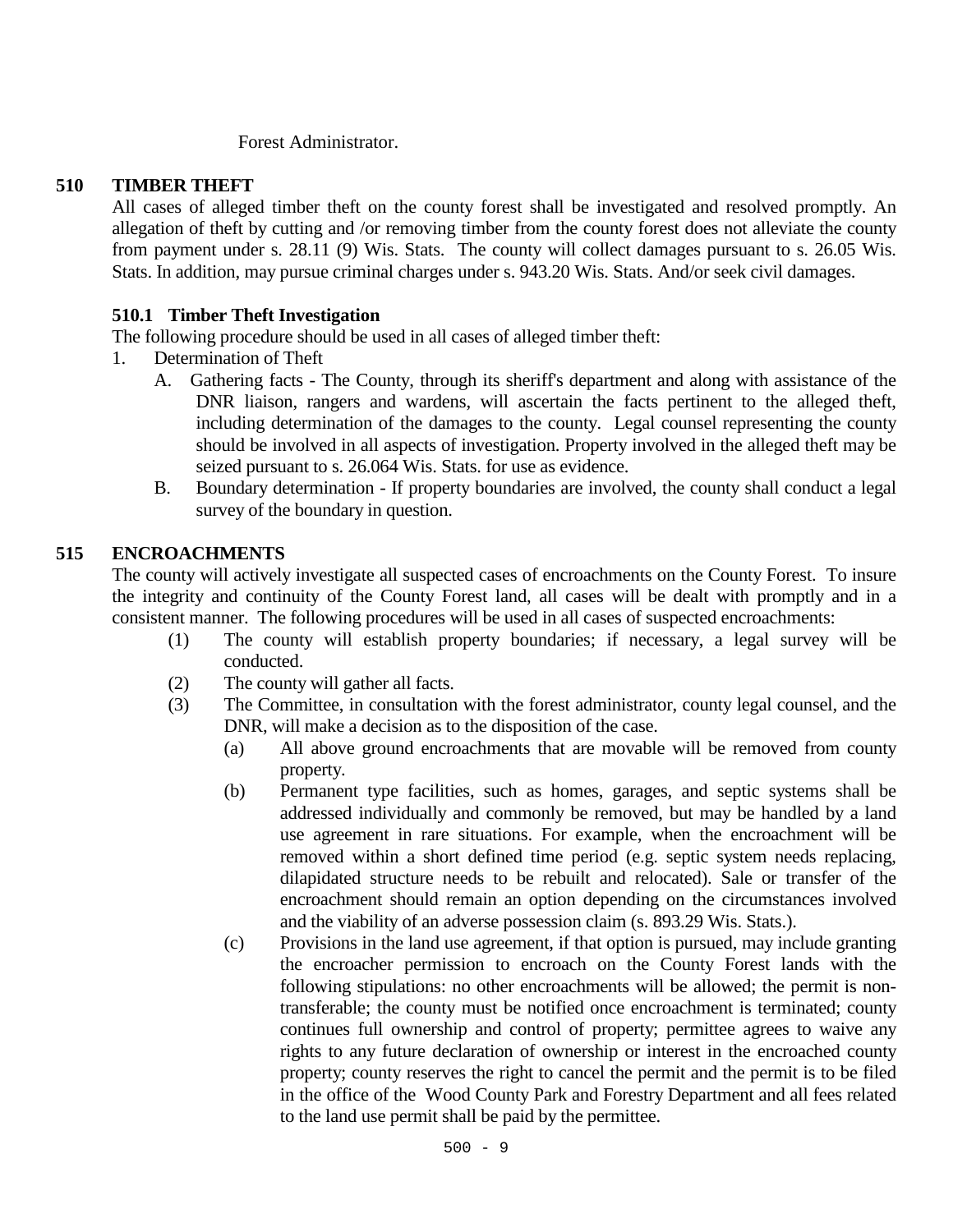- (d) In instances involving encroachments that are the result of updated surveys, relocation of survey markers, property line changes as a result of previously mentioned survey activity; and the net impact to the County Forest is three acres or less; Wood County may choose to sell the property if this action is deemed to be in the best interest of the citizens of county. See the Wood County Park & Forest Land Transaction Policy and Procedures located in the Appendix for more information.
- (e) A sample copy of the Land Use Agreement can be found in the Appendix.

# **520 SPECIAL USES**

- 1. Recognizing the vast potential for a variety of special uses of the County Forest by governmental units, businesses, organizations or individuals, the committee may designate specified areas for special uses. Specific management methods are to be considered on these areas. Uses must be consistent with the intent and purposes of the County Forest Law.
- 2. All requests for specialized uses of any County Forest lands will require a permit authorized by the Committee.
- 3. A list of existing special use areas can be found the Appendix.

# **520.1 Sand and Gravel**

Only units of government or contractors performing public works may use Sand and gravel pits located on the County Forest. Use of existing pits and the opening of new pits by other than the County Parks and Forestry Department will require Committee approval and be authorized by permit only. The condition of such permits may include, but are not be limited to:

- 1. Requiring the pit and its access road to be screened from view from any public highway
- 2. Severing trees from the stump
- 3. Disposition of brush and dirt spoil by leveling or hauling away
- 4. Sloping to prevent steep banks
- 5. Filing with the forestry office an annual written report of gravel and sand removed.

Other conditions may be set at the discretion of the Committee or County Forest Administrator. The Committee may set fees for materials removed. Other non-metalliferous materials will be dealt with on an individual basis.

All active, nonmetallic sites greater than one acre in size, including those on the County Forest, are also subject to the provisions of the Nonmetallic Mining Reclamation Program, Chapter NR 135, Wis. Adm. Code. The County Parks and Forestry Department shall work with the local permit coordinator (often county or local zoning office) in obtaining the necessary permits for nonmetallic mining operations.

Sand and gravel may, under some circumstances, be leased to private contractors for private use. In these situations, the land must be withdrawn from the County Forest Law until sand/gravel removal and reclamation of the site is completed. Upon completion of reclamation to the satisfaction of the county and the state, the lands shall be reapplied for entry under the County Forest Law.

# **520.2 Exploration, Prospecting and Mining**

- 1. The Committee may investigate all mineral exploration, prospecting and mining requests as they are received.
- 2. The DNR shall be notified of all requests as they become known in accordance with s. 28.11(3) (i)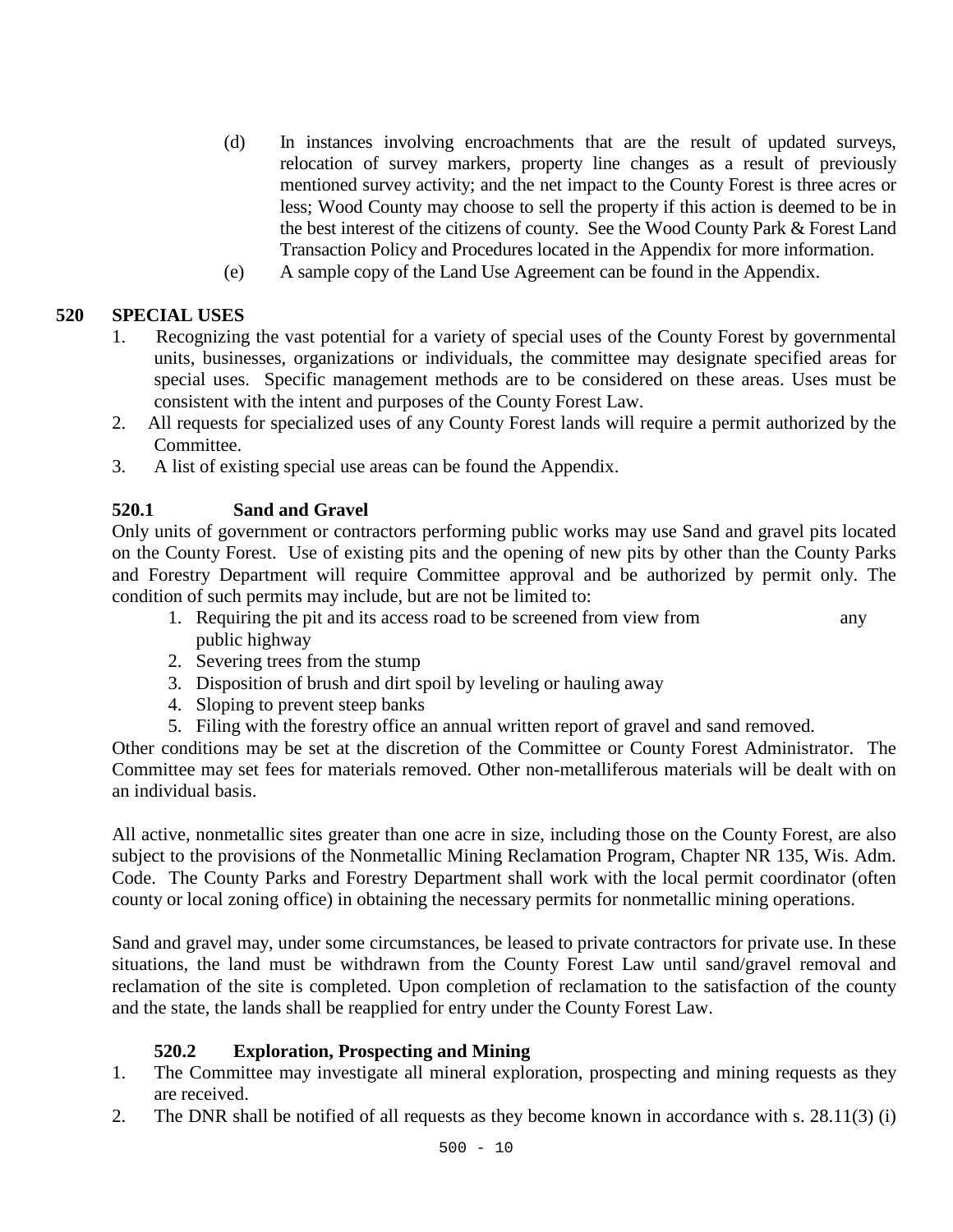and (j) and with DNR Manual Code 2712.1 or other codes which may be subsequently adopted.

The [Public Lands Handbook](https://dnr.wi.gov/topic/ForestManagement/documents/24605.pdf) should be referenced for procedure that is more detailed.

# **520.3 Sanitary Landfills**

The use of County Forest lands for sanitary landfills will not be allowed unless the lands involved are withdrawn from the County Forest Law.

# **520.4 Military Maneuvers**

Military maneuvers on County Forest lands will be considered under a lease or written land use agreement. Upon receipt of a written request from the military the Committee, other necessary County staff, Military, and DNR representatives will discuss the issue at a public Committee meeting. After the needs have been outlined, the site shall be field checked, DNR input and consistency with the County Forest Law sought, and town officials advised. Depending on the scope of the project, a public hearing may be appropriate. If all aspects and concerns are addressed and agreed to, a legal instrument will be drafted. The matter will then be brought back to a Committee meeting for final input and approval. The [Public Forest Lands Handbook](https://dnr.wi.gov/topic/ForestManagement/documents/24605.pdf) will be used for further direction in this matter.

# **520.5 Public Utilities**

The Committee may consider easements for public utilities. Underground installations will be encouraged. The following main provisions shall be included in any County Board resolution granting permission for construction of any utility transmission line:

- 1. Utility may be billed for merchantable forest products and existing timber reproduction.
- 2. Utility may be billed for land removed from production due to right-of-way clearing for losses of future income and multiple use benefits.
- 3. Land removed for utility operations that is no longer suited "primarily for timber production or, that is no longer suitable for scenic, outdoor recreation, public hunting  $\&$  fishing, water conservation or multiple use purposes" (s. 28.11(4) (c) Wis. Stats) may need to be withdrawn from county forest law designation. The utility shall replace any lands requiring withdrawal from county forest with other lands suitable for county forest entry that are in the forest blocking of the County Forest.
- 4. Utility companies will be encouraged to use existing corridors and underground lines to minimize disturbance to the county forest and native plants and animals.
- 5. Merchantable timber will be removed in a manner approved by the Committee. Timber cut must be reported to the DNR on form 2460-1.
- 6. Utility must provide notice of proposed route, including a map of not less than l inch /mile scale, 90 days in advance of proposed construction.
- 7. Special maintenance, controlled access and signage concerns shall be addressed in any proposal.
- 8. An appropriate fee shall be charged for easements.

# **520.6 Access to Private Lands**

The Department has determined that granting a private easement across county forestlands is not consistent with the County Forest Law program. This determination is based on an Attorney General opinion *(OAG-08-10).* Easement grants to individuals are generally determined to be an exclusive right on a publicly owned asset. Counties are generally restricted from granting easements unless the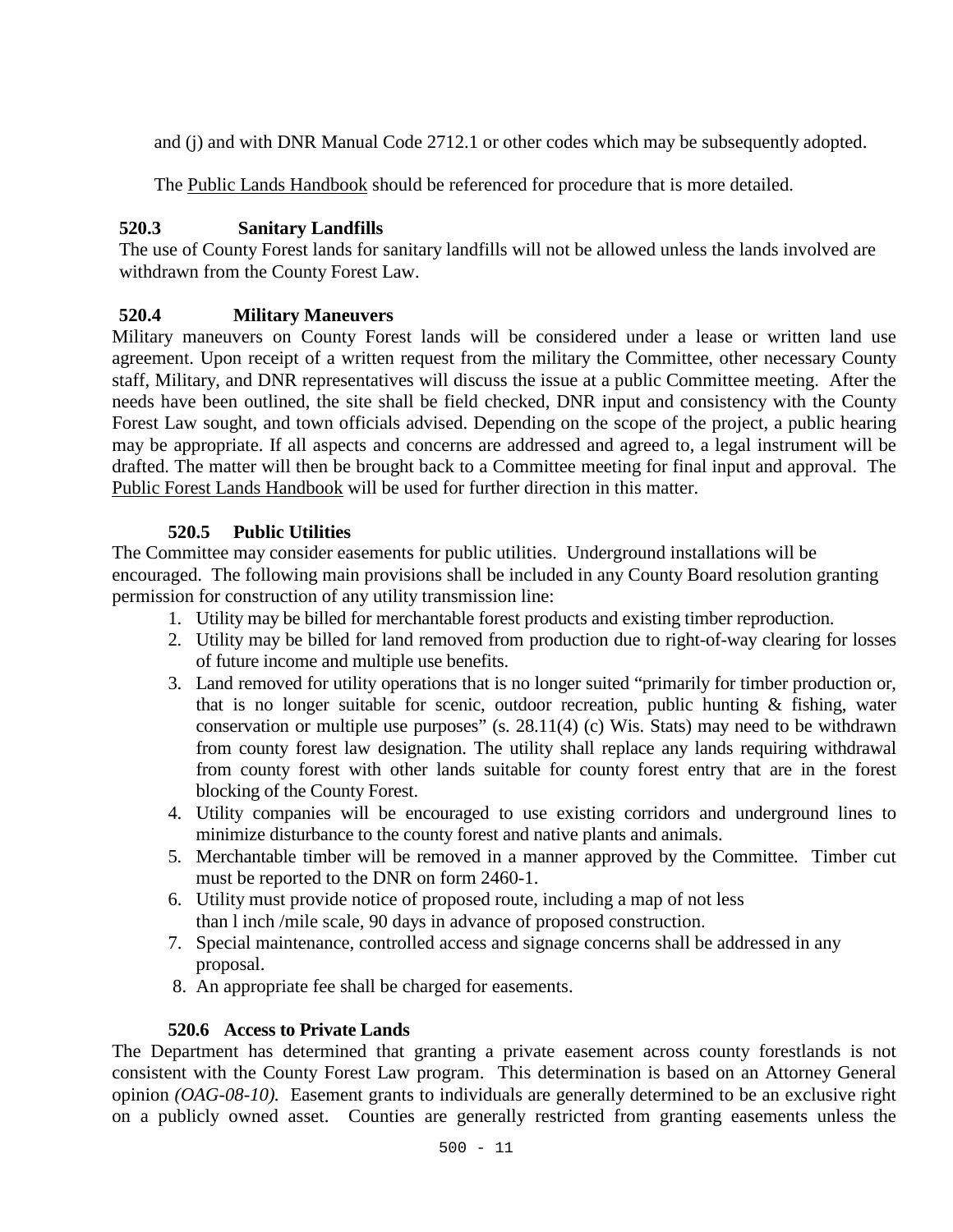easement helps to achieve the purposes of the County Forest Law program.

Applications by private parties to build or improve access roads through County Forest land will be handled according to the Land Transaction Policy (See Appendix) and be considered by the Committee on a case-by-case basis. The following stipulations will generally be adhered to as they apply to each situation before an "Access Permit" is granted. Additional stipulations may also be included depending on each specific situation.

- 1. The applicant as the route of last resort must demonstrate access across County Forest lands. The applicant must document proposed uses.
- 2. No legal easement will be granted, just permission to cross county lands.
- 3. The permit is non-transferable. New landowners must apply to continue the land use agreement.
- 4. Road improvements and upgrading must be approved and will be supervised by the Park and Forestry Department staff. Prior notification of three (3) days is required before work starts.
- 5. All wood that is cut is the property of Wood County.
- 6. Roadway must be opened to the public through county land. No gate may be erected on county land unless authorized by the Forest Administrator.
- 7. The County continues full ownership of the improved roadway; however, it shall not be liable for maintenance or upkeep of the road.
- 8. Permittee waives any rights to any declaration of ownership or interest in the road on county land for administrative costs because of this "Access Permit". The access permit is granted upon the signature and any fees being received by the Wood County Park and Forestry Department.

# **520.6.1 Temporary Access**

Requests for temporary access across County Forest Lands will be reviewed for any potential conflicts with management activities or public access. If impacts are minimal, access for short term needs will be permitted through the use of access agreements or permits, and will be handled according to the Land Transaction Policy (see Appendix) Temporary access is generally for activities such as access to maintain utilities (rail, powerline, etc.) or for logging access on private lands. The recipient of temporary access is required to restore the roadway to at least its prior condition and to expand coverage of any performance deposits or liability insurance to cover the use of the County road.

# **520.6.2 Access Agreements**

Requests for access to private lands may be made by private parties to build or improve access roads through the County Forest. Access agreements will be considered on a case-by-case basis and with the understanding that the County is not legally obligated to provide access to private lands.

A fee of \$25.00 minimum will be assessed by the Committee for access permits. Fees may be greater depending on length of access, timber impacted, etc. The Committee may elect to waive these fees in cases of agreement renewals or in cases of existing roads or driveways.

The applicant as the route of last resort, including evidence of an offer of fair compensation for access across other private lands, must demonstrate access across County Forest lands. The following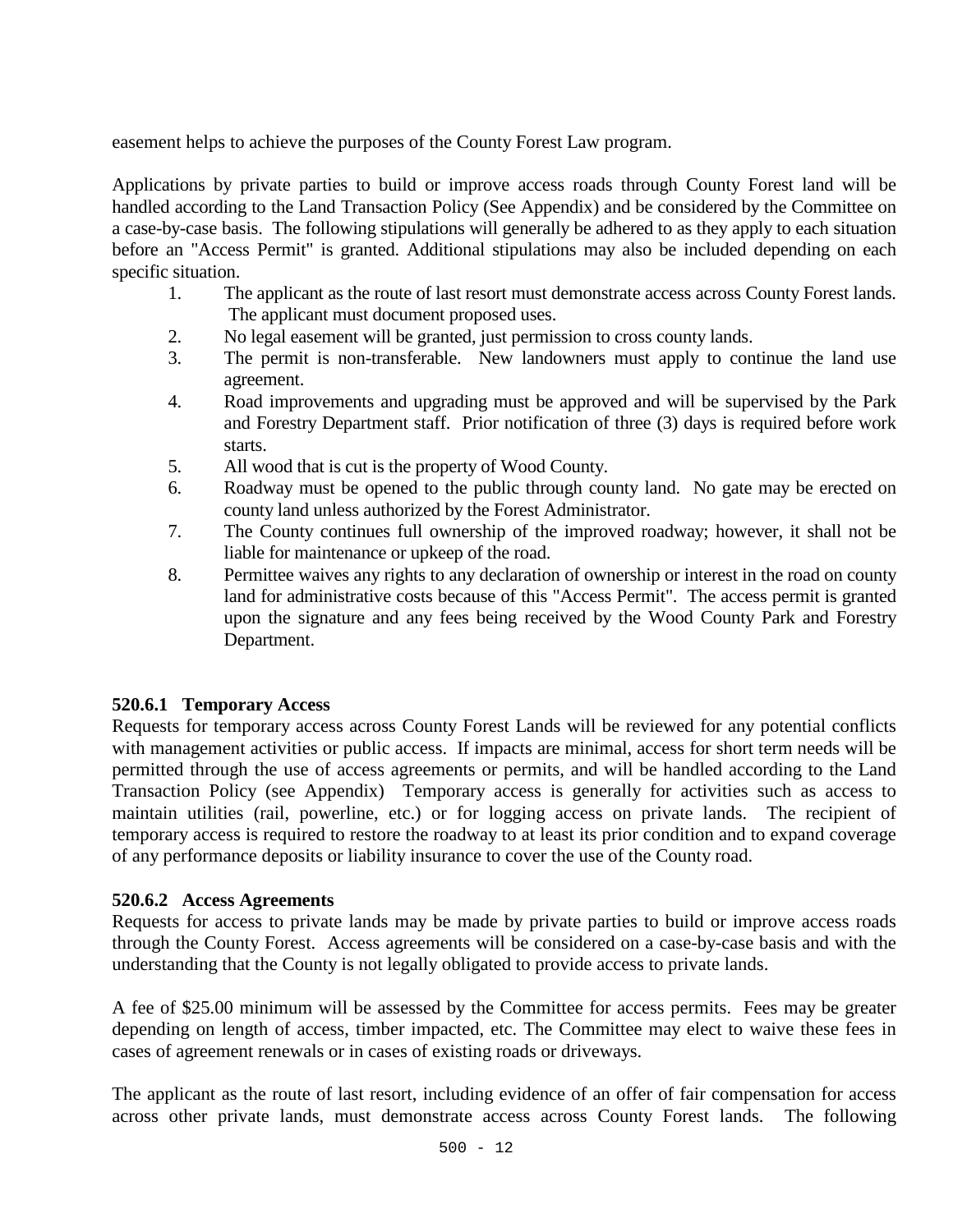stipulations will be included in access agreements:

- 1. Permits are made by and between the County and the property owner. The permits are not transferrable and subsequent property owners must secure their own agreement.
- 2. Permits are not to exceed 10 years.
- 3. Gates, signs, or other articles of the permittee are not permitted on County lands.
- 4. Other county specific stipulations.

Requests for access to private lands may be made by private parties to build or improve access roads through the County Forest. Applications will be handled according to the Land Transaction Policy (See Appendix) and be considered by the Committee on a case-by-case basis. The following stipulations will generally be adhered to as they apply to each situation before an "Access Permit" is granted. Additional stipulations may also be included depending on each specific situation.

- 1. The applicant as the route of last resort must demonstrate access across County Forestlands. The applicant must document proposed uses.
- 2. No legal easement will be granted, just permission to cross county lands.
- 3. The permit is non-transferable. New landowners must apply to continue the land use agreement.
- 4. Road improvements and upgrading must be approved and will be supervised by the Forestry Department staff. Prior notification of three (3) days is required before work starts.
- 5. All wood that is cut is the property of Wood County.
- 6. Roadway must be opened to the public through county land. No gate may be erected on county land unless authorized by the Forest Administrator.
- 7. The County continues full ownership of the improved roadway; however, it shall not be liable for maintenance or upkeep of the road.
- 8. Permittee waives any rights to any declaration of ownership or interest in the road on county land for administrative costs because of this "Access Permit". The access permit is granted upon the signature and any fees being received by the Wood County Park and Forestry Department.

# **520.6.3 Prescriptive Easements**

Historical access points and driveways may meet the legal requirements of prescriptive use. A prescriptive use easement does not generally trigger a need to withdraw lands from the County Forest program unless the public is excluded from motorized travel on the subject road. Legal counsel must review any potential claims of prescriptive easement across County Forest lands in order to determine legal validity and possible legal defense or standing.

# **520.6.4 Other Types of Access**

Complex issues of private access needs may arise in the future. Any proposals to grant an easement across County Forest must help achieve the purposes of the County Forest Law and meet a standard of better and higher public use. Easements to private parties will require withdrawal from County Forest Law and are to be discussed with the Department prior to initiating any proposals.

# **520.7 Private Utility Service Lines**

If a landowner cannot gain utility access across other lands, the committee may consider a land use agreement/permit for access across County Forest. Requests will be handled according to the